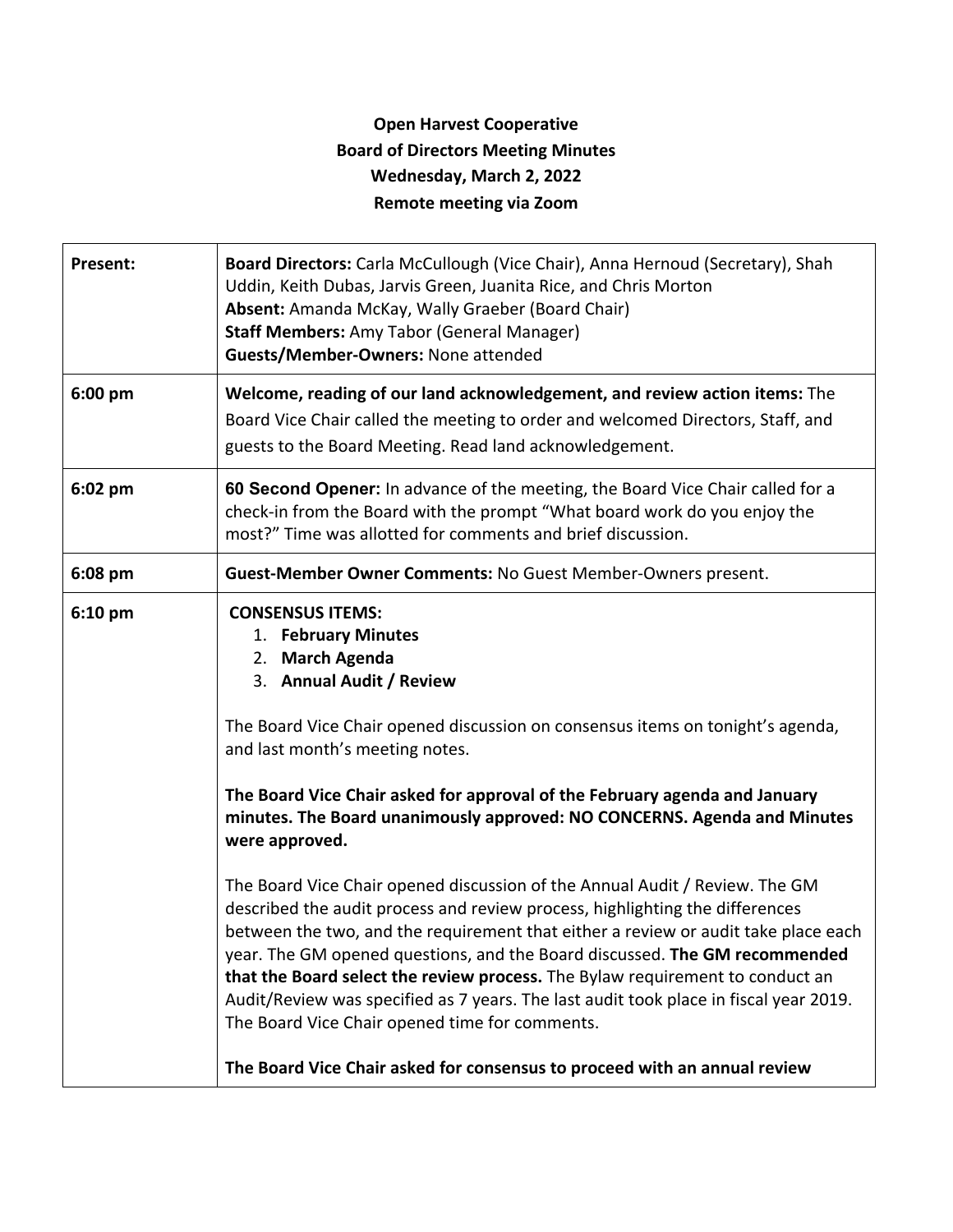|         | process for fiscal year 2022. The Board unanimously approved: NO CONCERNS.<br>The annual review was approved.                                                                                                                                                                                                                                            |
|---------|----------------------------------------------------------------------------------------------------------------------------------------------------------------------------------------------------------------------------------------------------------------------------------------------------------------------------------------------------------|
| 6:15 pm | <b>GM Report:</b> The GM shared several highlights including:                                                                                                                                                                                                                                                                                            |
|         | 1) Upcoming planned absence for GM starting in FY23 Q1. Plan will be<br>submitted to Board by June 1st.<br>2) Hired new Assistant Food Service Manager. Deli counter hours will soon be<br>expanded (10 AM $-$ 6 PM).<br>3) Leadership Team took a field trip on March 1 <sup>st</sup> to visit the proposed<br>relocation site and review concept plan. |
|         | GM opened time for questions.                                                                                                                                                                                                                                                                                                                            |
|         | Board Member asked a question about the results of the new Market Study. GM<br>described an interpretation of the data and pointed to the original Market Study as<br>a source of more in-depth information. Board discussed.                                                                                                                            |
|         | GM thanked the Board for their attendance in-store and talking with customers<br>during Owner Appreciation Week. Board Members reaffirmed interest in creating<br>more of these opportunities.                                                                                                                                                           |
|         | The GM moved on to present the new Board Dashboard. The GM provided an<br>overview and highlighted select metrics. GM reaffirmed that Key Indicators<br>spreadsheet will be phased out and replaced with the Board Dashboard.                                                                                                                            |
|         | GM provided Promotions/Store Goals document via link. No discussion.                                                                                                                                                                                                                                                                                     |
|         | GM discussed Asset Protection. Board Members provided L3 questions prior to<br>meeting. GM highlighted new data point: GM & Staff are creating training checklists<br>for 7-day, 30-day, and 90-day. GM opened questions. No questions.                                                                                                                  |
|         | The Board Vice Chair asked for consensus on the L3 Asset Protection monitoring<br>report. The Board unanimously approved: NO CONCERNS.                                                                                                                                                                                                                   |
| 6:40 pm | Executive Session. Relocation update.                                                                                                                                                                                                                                                                                                                    |
| 7:00 pm | Break.                                                                                                                                                                                                                                                                                                                                                   |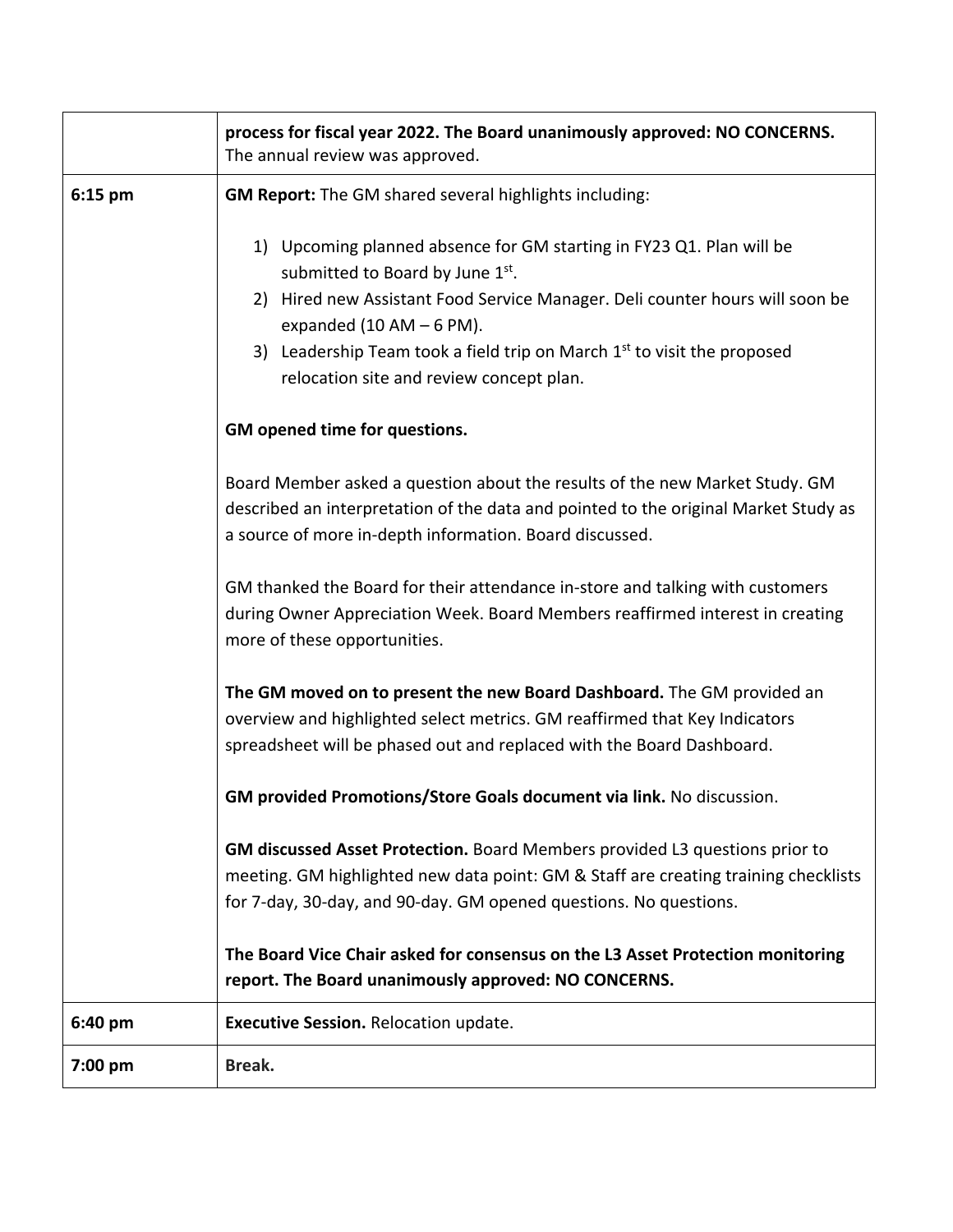| 7:10 pm | <b>Strategic Conversation: 2022 Annual Owner Survey Results</b>                                                                                                                                                                                                                                                                                                                                                                                                                                                                                                                                                                                    |
|---------|----------------------------------------------------------------------------------------------------------------------------------------------------------------------------------------------------------------------------------------------------------------------------------------------------------------------------------------------------------------------------------------------------------------------------------------------------------------------------------------------------------------------------------------------------------------------------------------------------------------------------------------------------|
|         | Prior to the meeting, Board Members provided answers to the Strategic<br>Conversation Discussion Questions document. Staff Leadership Team will be<br>discussing survey results at the March team meeting.                                                                                                                                                                                                                                                                                                                                                                                                                                         |
|         | GM opened questions and discussion.                                                                                                                                                                                                                                                                                                                                                                                                                                                                                                                                                                                                                |
|         | Board member discussed opportunities for servicing business accounts.                                                                                                                                                                                                                                                                                                                                                                                                                                                                                                                                                                              |
|         | Board Vice Chair opened opportunity for Board to share their observations. Board<br>Members spoke about creating education opportunities 'Invest in your Health', and<br>member-owners willingness to recommend the Co-op.                                                                                                                                                                                                                                                                                                                                                                                                                         |
| 7:30 pm | <b>Committee Reports:</b> Committee reports were available prior to the meeting.                                                                                                                                                                                                                                                                                                                                                                                                                                                                                                                                                                   |
|         | Board Ops Committee: Board Vice Chair summarized: The Committee met 2/15/22.<br>No further assistance from Board at-large needed currently. Will meet again on<br>3/15/22 with Marilyn via Zoom. Committee Report document available via link.                                                                                                                                                                                                                                                                                                                                                                                                     |
|         | DEI Committee: Committee Chair summarized: No DEI Committee meeting due to<br>the recent 'Get To Know our Community' event. No further updates.                                                                                                                                                                                                                                                                                                                                                                                                                                                                                                    |
|         | Owner Investment Campaign Committee: Committee Chair summarized the<br>committee report. Chair asks for further recruitment for volunteer callers. Second<br>training session will be hosted by Ben Sandel on Tuesday, March 8 <sup>th</sup> from 6:30 PM -<br>8:00 PM. More in-depth caller training details will be provided to volunteers at that<br>time. Board Members discussed the Self-Directed IRA process. One Board member<br>will 'test' the Self-Directed IRA process. Another Board Member will provide<br>handwritten notes of encouragement to thank prospective volunteers for their<br>willingness to be a part of the Campaign. |
|         | Finance Committee Draft Charter: Two Board Members worked together to create<br>a Draft Charter. GM & Marilyn (Consultant) advised. Only 50% of co-ops have a<br>finance committee. Consultants reaffirmed the importance of the whole Board<br>being aware of Co-op finances, not solely a Finance Committee. This committee<br>would meet quarterly to prepare a discussion on specific finance topics to further                                                                                                                                                                                                                                |